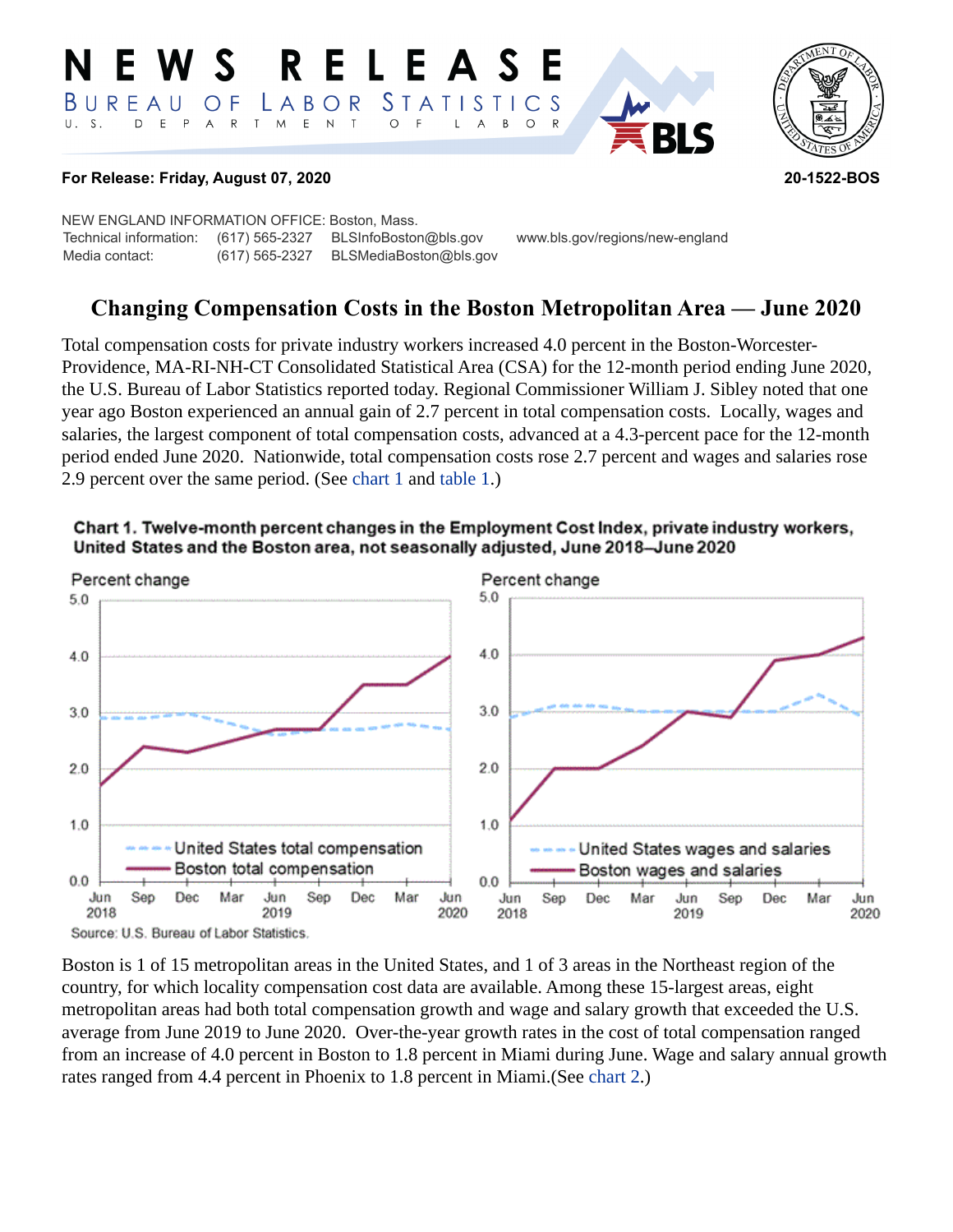In comparison to the other metropolitan areas in the Northeast, the annual increase in total compensation costs in Boston (4.0 percent) was above that of New York (2.2 percent) and Philadelphia (2.2 percent). Boston's 4.3 percent gain in wages and salaries during June 2020 was also above that in both New York (2.6 percent) and Philadelphia (2.5 percent).

Locality compensation costs are part of the national Employment Cost Index (ECI) which measures quarterly changes in total compensation costs, which include wages, salaries and employer costs for employee benefits. In addition to the 15 locality estimates provided in this release, ECI data for the nation, 4 geographical regions, and 9 geographical divisions are available. (Geographic definitions for the metropolitan areas mentioned in this release are included in the Technical Note.)



<span id="page-1-0"></span>

In addition to the geographic data, a comprehensive national report is available that provides data by industry, occupational group and union status, as well as for both private and state and local government employees. The report on the ECI and further technical information may be obtained from the U.S. Bureau of Labor Statistics, New England Information Office by calling 617-565-2327. The report is also available on the Internet at [www.bls.gov/news.release/eci.toc.htm.](https://www.bls.gov/news.release/eci.toc.htm) Current and historical information for the Bureau programs may be accessed via our regional homepage at<https://www.bls.gov/regions/new-england/home.htm>.

Information from the Employment Cost Index program is available to sensory impaired individuals upon request. Voice phone: (202) 691-5200; TDD message referral phone number: 1-800-877-8339.

**The Employment Cost Index for September 2020 is scheduled for release on October 30, 2020, at 8:30 a.m. (EDT).**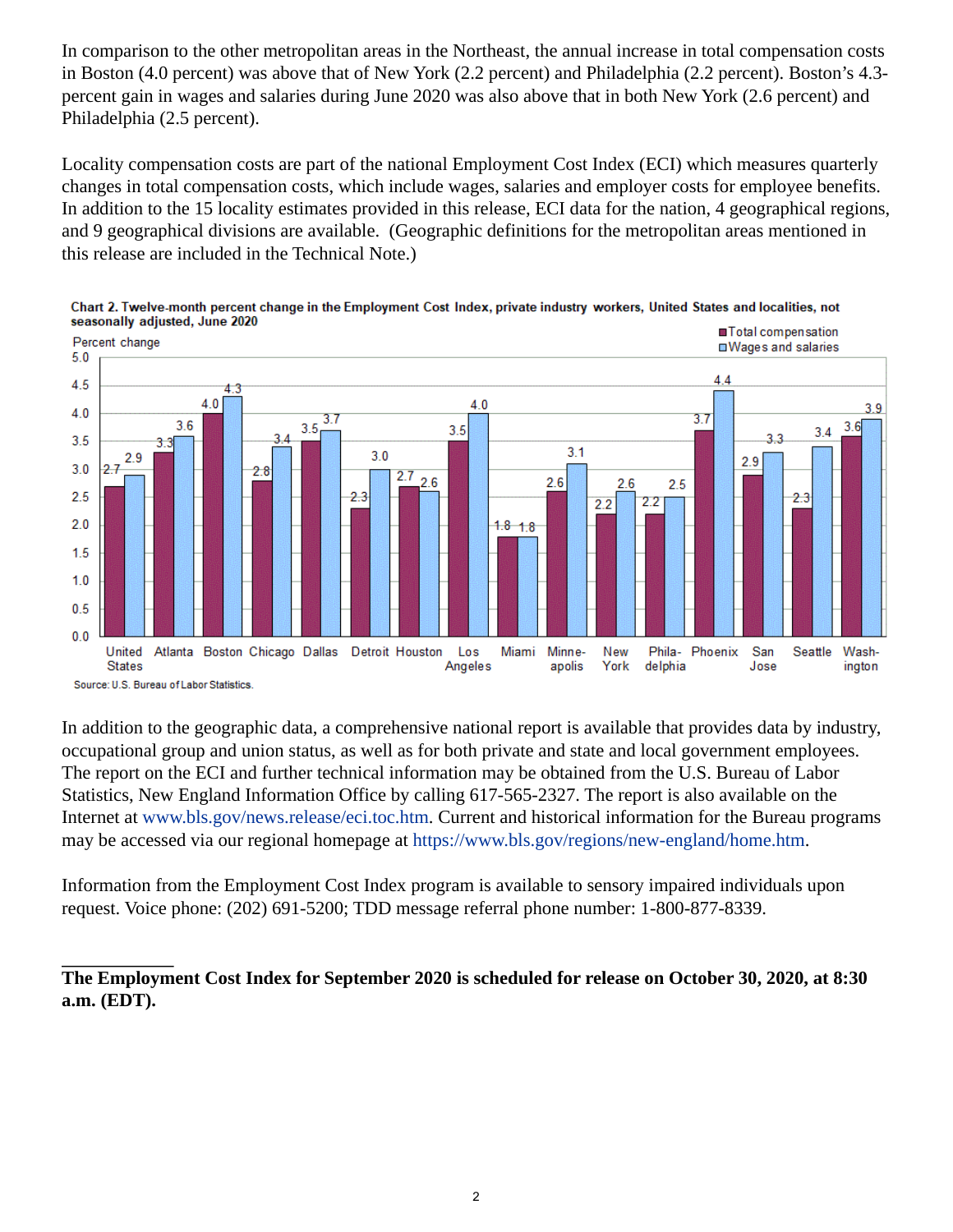## **Coronavirus (COVID-19) Pandemic Impact on June 2020 Employment Cost Index**

The Employment Cost Index (ECI) reference date was June 12, 2020. Response rates for June were comparable with prior releases, and no changes in estimation procedures were necessary. Additional information is available at [www.bls.gov/bls/effects-of-covid-19-on-workplace-injuries-and-illnesses](https://www.bls.gov/bls/effects-of-covid-19-on-workplace-injuries-and-illnesses-compensation-and-occupational-requirements.htm#ECI)[compensation-and-occupational-requirements.htm#ECI](https://www.bls.gov/bls/effects-of-covid-19-on-workplace-injuries-and-illnesses-compensation-and-occupational-requirements.htm#ECI).

## **Technical Note**

The Employment Cost Index (ECI) is a measure of the change in the cost of labor, free from the influence of employment shifts among occupations and industries. The total compensation series includes changes in wages and salaries and employer costs for employee benefits.

Wages and salaries are defined as straight-time average hourly earnings or, for workers not paid on an hourly basis, straight-time earnings divided by the corresponding hours. Straight-time wage and salary rates are total earnings before payroll deductions, excluding premium pay for overtime, work on weekends and holidays, and shift differentials. Production bonuses, incentive earnings, commission payments, and cost-of-living adjustments are included in straight-time earnings, whereas nonproduction bonuses (such as Christmas or year-end bonuses) are excluded.

## **Selection of areas**

Based on available resources and the existing ECI sample, it was determined that estimates would be published for 14 metropolitan areas. Since the ECI sample sizes by area are directly related to area employment, the areas with the largest private industry employment as of the year 2000 were selected. For each of these areas, 12-month percent changes and associated standard errors were computed for the periods since December 2006. (Note: The Seattle-Tacoma-Olympia area was added to the list in September 2009 to make a total of 15 metropolitan areas.)

The metropolitan area definitions of the 15 published localities are listed below.

**Atlanta-Athens-Clarke County-Sandy Springs, GA Combined Statistical Area (CSA)** includes Barrow, Bartow, Butts, Carroll, Cherokee, Clarke, Clayton, Cobb, Coweta, Dawson, DeKalb, Douglas, Fayette, Forsyth, Fulton, Gordon, Gwinnett, Hall, Haralson, Heard, Henry, Jackson, Jasper, Lamar, Madison, Meriwether, Morgan, Newton, Oconee, Oglethorpe, Paulding, Pickens, Pike, Polk, Rockdale, Spalding, Troup, Upson, and Walton Counties in Georgia.

**Boston-Worcester-Providence, MA-RI-NH-CT CSA** includes Barnstable, Bristol, Essex, Middlesex, Norfolk, Plymouth, Suffolk, and Worcester Counties in Massachusetts; Bristol, Kent, Newport, Providence, and Washington in Rhode Island; Belknap, Hillsborough, Merrimack, Rockingham, and Strafford Counties in New Hampshire, and Windham County in Connecticut.

**Chicago-Naperville, IL-IN-WI CSA** includes Bureau, Cook, DeKalb, DuPage, Grundy, Kane, Kankakee, Kendall, Lake, La Salle, McHenry, Putnam and Will Counties in Illinois; Jasper, Lake, LaPorte, Newton, and Porter Counties in Indiana; and Kenosha County in Wisconsin.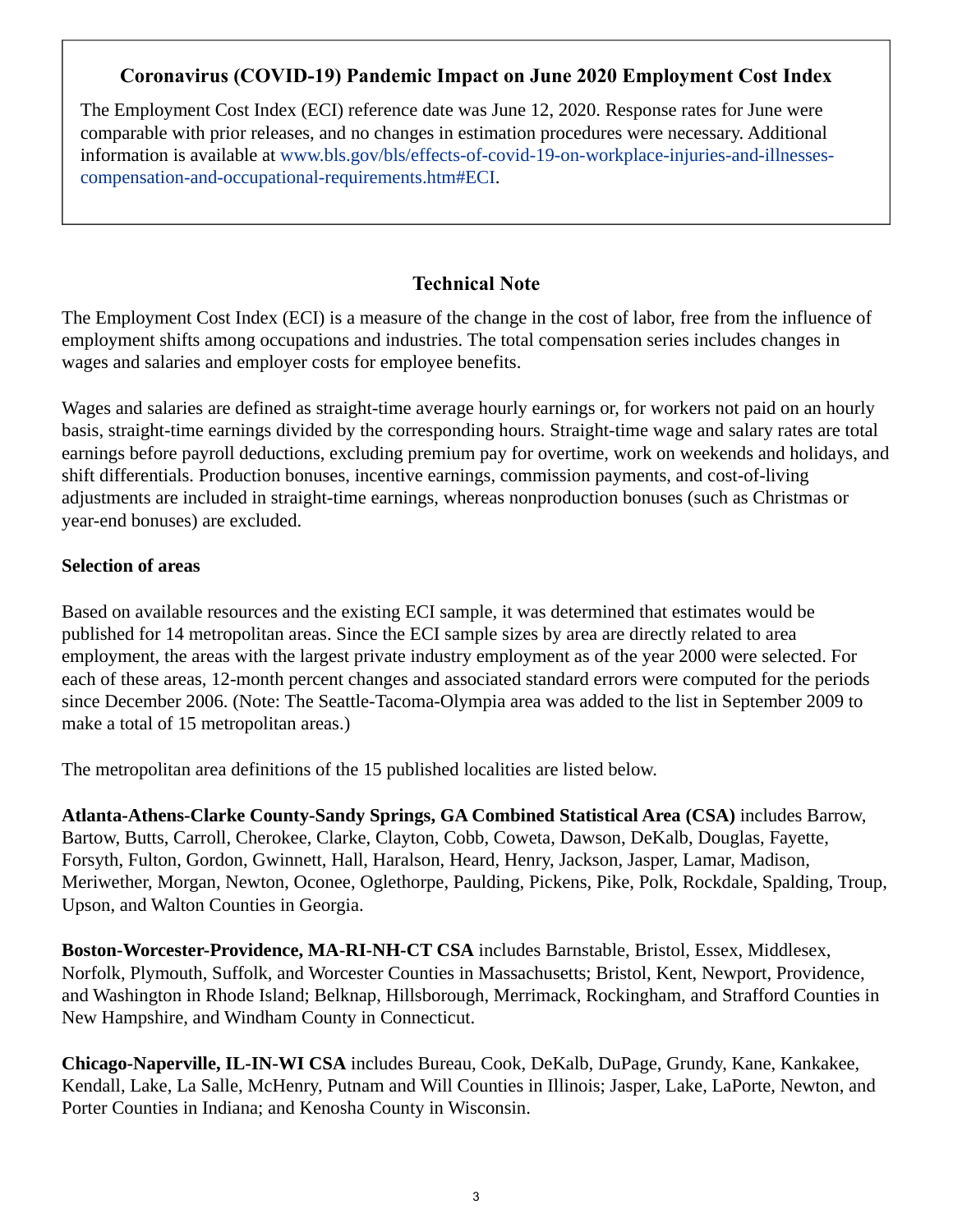**Dallas-Fort Worth, TX-OK CSA** includes Collin, Cooke, Dallas, Denton, Ellis, Grayson, Henderson, Hood, Hopkins, Hunt, Johnson, Kaufman, Navarro, Palo Pinto, Parker, Rockwall, Somervell, Tarrant, and Wise Counties in Texas and Bryan County in Oklahoma.

**Detroit-Warren-Ann Arbor, MI CSA** includes Genesee, Lapeer, Lenawee, Livingston, Macomb, Monroe, Oakland, St. Clair, Washtenaw, and Wayne Counties in Michigan.

**Houston-The Woodlands, TX CSA** includes Austin, Brazoria, Chambers, Fort Bend, Galveston, Harris, Liberty, Matagorda, Montgomery, Trinity, Walker, Waller, Washington and Wharton Counties in Texas.

**Los Angeles-Long Beach, CA CSA** includes Los Angeles, Orange, Riverside, San Bernardino, and Ventura Counties in California.

**Miami-Fort Lauderdale-Port St. Lucie, FL CSA** includes Broward, Indian River, Martin, Miami-Dade, Okeechobee, Palm Beach and St. Lucie Counties in Florida.

**Minneapolis-St. Paul, MN-WI CSA** includes Anoka, Benton, Carver, Chisago, Dakota, Goodhue, Hennepin, Isanti, Le Sueur, McLeod, Mille Lacs, Ramsey, Rice, Scott, Sherburne, Sibley, Stearns, Washington, and Wright Counties in Minnesota; and Pierce and St. Croix Counties in Wisconsin.

**New York-Newark, NY-NJ-CT-PA CSA** includes Bronx, Dutchess, Kings, Nassau, New York, Orange, Putnam, Queens, Richmond, Rockland, Suffolk, Ulster, and Westchester Counties in New York; Bergen, Essex, Hudson, Hunterdon, Mercer, Middlesex, Monmouth, Morris, Ocean, Passaic, Somerset, Sussex, Union and Warren Counties in New Jersey; Fairfield, Litchfield, and New Haven Counties in Connecticut; and Carbon, Lehigh, Monroe, Northampton, and Pike Counties in Pennsylvania.

**Philadelphia-Reading-Camden, PA-NJ-DE-MD CSA** includes Berks, Bucks, Chester, Delaware, , Montgomery, and Philadelphia Counties in Pennsylvania; Atlantic, Burlington, Camden, Cape May, Cumberland, Gloucester, and Salem Counties in New Jersey; Kent and New Castle Counties in Delaware; and Cecil County in Maryland.

**Phoenix-Mesa-Scottsdale, AZ Metropolitan Statistical Area (MSA)** includes Maricopa and Pinal Counties in Arizona.

**San Jose-San Francisco-Oakland, CA CSA** includes Alameda, Contra Costa, Marin, Napa, San Benito, San Francisco, San Joaquin, San Mateo, Santa Clara, Santa Cruz, Solano, and Sonoma Counties in California.

**Seattle-Tacoma, WA CSA** includes Island, King, Kitsap, Lewis, Mason, Pierce, Skagit, Snohomish, and Thurston Counties in Washington.

**Washington-Baltimore-Arlington, DC-MD-VA-WV-PA CSA** includes the District of Columbia; Baltimore City and Anne Arundel, Baltimore, Calvert, Carroll, Charles, Dorchester, Frederick, Harford, Howard, Montgomery, Prince George's, Queen Anne's, St. Mary's, Talbot, and Washington Counties in Maryland; Franklin County in Pennsylvania; Alexandria, Fairfax, Falls Church, Fredericksburg, Manassas, Manassas Park, and Winchester Cities and Arlington, Clarke, Culpeper, Fairfax, Fauquier, Frederick, Loudoun, Prince William, Rappahannock, Spotsylvania, Stafford, and Warren Counties in Virginia; and Berkeley, Hampshire, and Jefferson Counties in West Virginia.

Definitions of the four geographic regions of the country are noted below.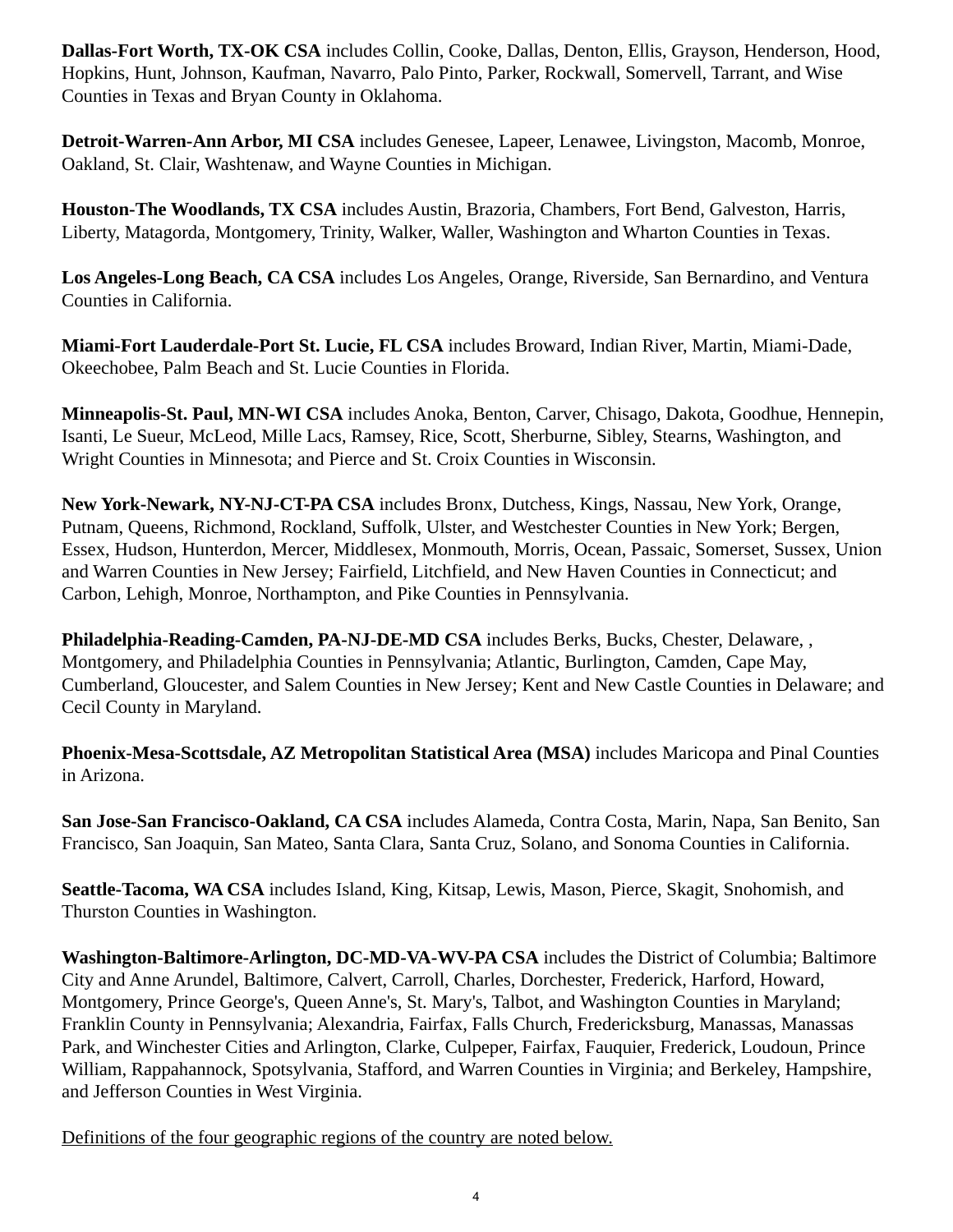**Northeast:** Connecticut, Maine, Massachusetts, New Hampshire, New Jersey, New York, Pennsylvania, Rhode Island, and Vermont.

**South:** Alabama, Arkansas, Delaware, the District of Columbia, Florida, Georgia, Kentucky, Louisiana, Maryland, Mississippi, North Carolina, Oklahoma, South Carolina, Tennessee, Texas, Virginia, and West Virginia.

**Midwest:** Illinois, Indiana, Iowa, Kansas, Michigan, Minnesota, Missouri, Nebraska, North Dakota, Ohio, South Dakota, and Wisconsin.

**West:** Alaska, Arizona, California, Colorado, Hawaii, Idaho, Montana, Nevada, New Mexico, Oregon, Utah, Washington, and Wyoming.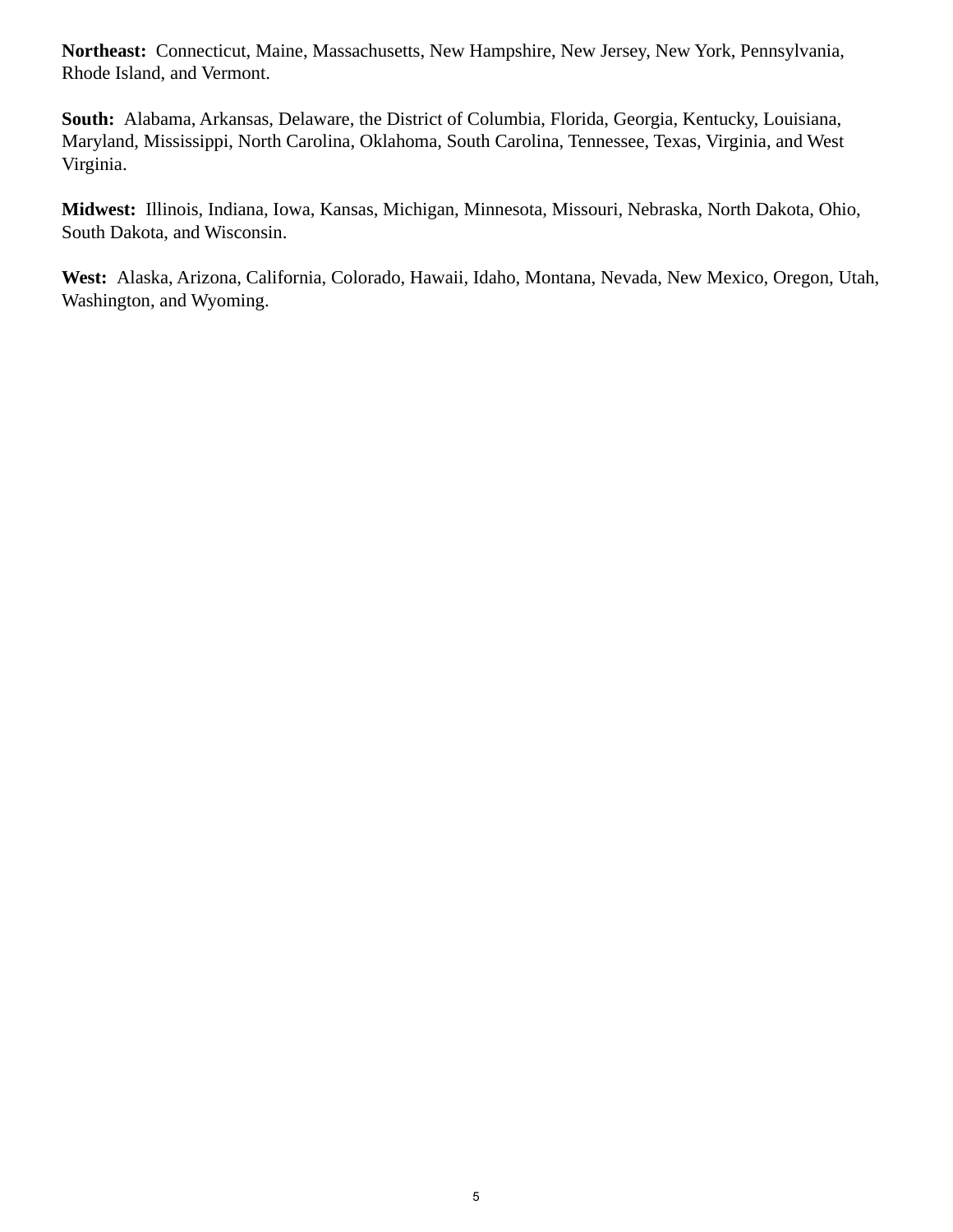|                                    | Total compensation                         |      |      |      | Wages and salaries                         |      |      |      |
|------------------------------------|--------------------------------------------|------|------|------|--------------------------------------------|------|------|------|
| Area                               | 12-month percent changes for period ended- |      |      |      | 12-month percent changes for period ended- |      |      |      |
|                                    | March                                      | June | Sep. | Dec. | March                                      | June | Sep. | Dec. |
| <b>United States</b>               |                                            |      |      |      |                                            |      |      |      |
|                                    | 1.8                                        | 2.4  | 2.3  | 2.2  | 2.0                                        | 2.6  | 2.4  | 2.3  |
|                                    | 2.3                                        | 2.4  | 2.5  | 2.6  | 2.6                                        | 2.4  | 2.6  | 2.8  |
|                                    | 2.8                                        | 2.9  | 2.9  | 3.0  | 2.9                                        | 2.9  | 3.1  | 3.1  |
|                                    | 2.8                                        | 2.6  | 2.7  | 2.7  | 3.0                                        | 3.0  | 3.0  | 3.0  |
|                                    | 2.8                                        | 2.7  |      |      | 3.3                                        | 2.9  |      |      |
| <b>Northeast</b>                   |                                            |      |      |      |                                            |      |      |      |
|                                    | 1.6                                        | 2.7  | 2.5  | 2.5  | 1.8                                        | 3.2  | 2.8  | 2.9  |
|                                    | 2.3                                        | 2.7  | 2.8  | 2.6  | 2.2                                        | 2.8  | 3.0  | 2.7  |
|                                    | 2.7                                        | 2.7  | 3.1  | 3.4  | 2.9                                        | 2.4  | 2.9  | 3.3  |
|                                    | 3.3                                        | 3.2  | 3.0  | 3.1  | 3.1                                        | 3.7  | 3.3  | 3.5  |
|                                    | 2.6                                        | 2.6  |      |      | 3.1                                        | 2.8  |      |      |
| <b>Boston-Worcester-Providence</b> |                                            |      |      |      |                                            |      |      |      |
|                                    | 2.2                                        | 2.2  | 1.9  | 2.3  | 2.9                                        | 2.9  | 2.5  | 2.9  |
|                                    | 2.6                                        | 2.7  | 3.0  | 2.4  | 3.0                                        | 2.9  | 2.8  | 2.2  |
|                                    | 2.0                                        | 1.7  | 2.4  | 2.3  | 1.7                                        | 1.1  | 2.0  | 2.0  |
|                                    | 2.5                                        | 2.7  | 2.7  | 3.5  | 2.4                                        | 3.0  | 2.9  | 3.9  |
|                                    | 3.5                                        | 4.0  |      |      | 4.0                                        | 4.3  |      |      |

#### **Table 1. Employment Cost Index for total compensation and for wages and salaries, private industry workers, United States, Northeast region, and the Boston area, not seasonally adjusted**